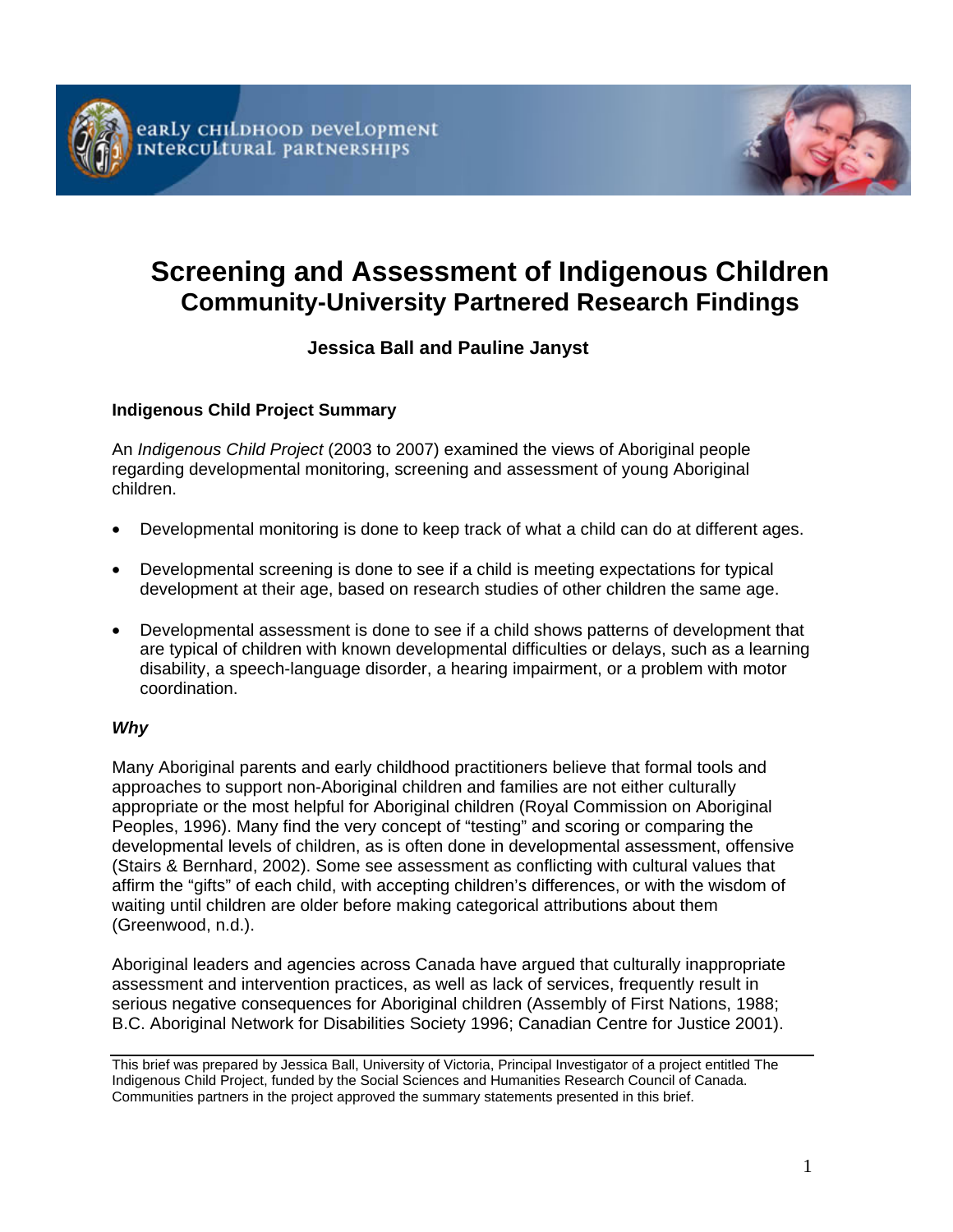Negative consequences of inappropriate assessment and intervention practices include:

- over- and under-recognition of children with developmental challenges
- interpretations focusing on challenges in the child rather than in the environment
- services directed at a misinterpretation of the primary problem
- services introduced too late
- undermining Indigenous language and cultural goals for development through an overvaluing the dominant culture (European-heritage) and language (English)
- cultural alienation, and
- high rates of placement in non-Aboriginal foster care.

The Indigenous Child Project – which was part of a larger study of child development called the CHILD (Child Health, Intervention, Learning and Development) Project, funded by the Social Sciences and Research Council of Canada – partnered with Aboriginal communities in British Columbia to find out:

- which developmental monitoring, screening and assessment approaches had been used recently in early child care programs
- which approaches worked and which didn't, and
- what can be done to improve these approaches.

#### *Who/how*

The project was led by Jessica Ball and Pauline Janyst based at the University of Victoria, working with collaborators from each of four participating Aboriginal communities: Lil'wat Nation, Sliammon First Nation, the Laichwiltach Family Life Society and the Kermode Friendship Centre. The research team conducted individual interviews with 63 First Nations parents; they also held group forums and used questionnaires to collect data from 42 practitioners working in community-based early childhood programs.

### **Key Findings and Observations**

#### *Community similarities*

Across all four communities:

- Most participants did not distinguish between monitoring, screening or assessment methods: they viewed them as one system.
- Participants told stories about how formal tools had worked well to identify the source of a problem that had been mystifying a parent, or to establish a child's eligibility for a therapy program that a parent saw as desperately needed. They also told stories about how formal tools had been misused (for example, as "ammunition against the parent to prove that their child has a delay") or taken out of context (for example, where a child's home language is not English and he or she is seen as having a language delay based on an English vocabulary test).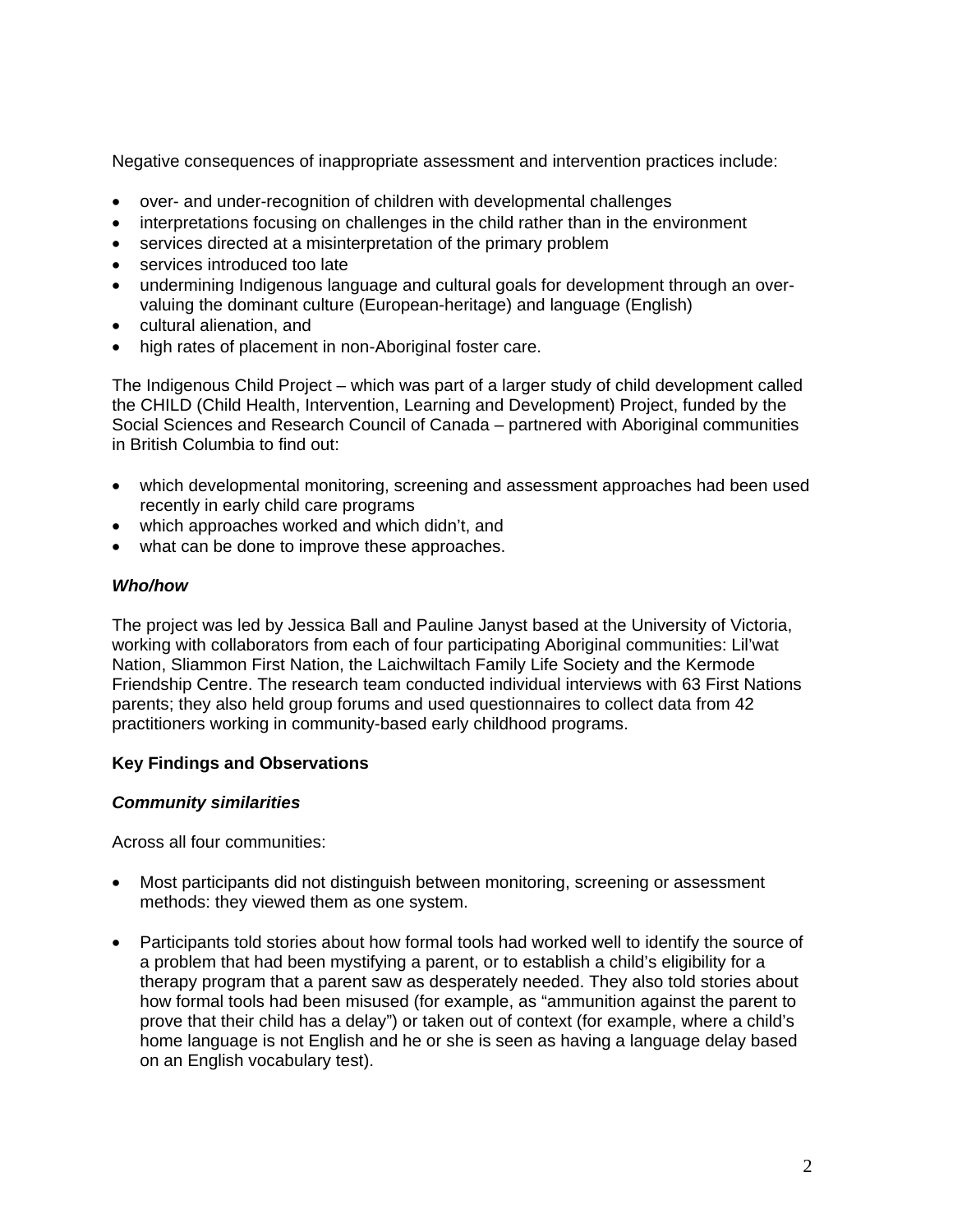- Parents and practitioners want early intervention services for their children when they are needed, but are not convinced that formal monitoring, screening or assessment is congruent with their priorities for family development or parent support (most Aboriginal community-based programs use a family-centred approach, which takes into account what will best support parents' development as well as children's development).
- Participants believe professionals should engage in conversations with primary caregivers (whether that is a mother, father, grand-parent, auntie), listen to their perspectives and reinforce their skills in observing, discerning and supporting their child's development.
- Participants dislike the idea of having prescribed developmental monitoring systems imposed upon them by funders or carried out by mostly non-Aboriginal teachers using non-Aboriginal tools at school entry; they also dislike the idea of having visiting specialists, rather than local program staff, conducting screening and assessment.
- Both parents and practitioners are dismayed by media reports of health or development surveys that negatively compare Aboriginal to non-Aboriginal children in the same region or community, without historical or political analyses that could help to explain the results. They are concerned that the results of developmental monitoring could add to negative stereotypes of Aboriginal children and families in Canada.
- All communities noted that referrals for services often set parents up with a false expectation that services will be delivered to their child, when in fact long wait lists and geographic inaccessibility of services can mean that there is no follow-up. Participants also noted that some services, such as speech-language therapy, are not covered or accessible to registered Indian children living on reserves.
- Practitioners everywhere pointed out that, just as decisions about a child should not be based on a single source of information, neither should the effectiveness of a program or the adequacy of community provisions for children be based on a single outcome measure. In both group forums and interviews, practitioners reiterated the need for policies, programs, and practices to support children within the context of their families and cultures as they rebuild after centuries of deleterious government policies.
- Some participants called for an approach customized for Aboriginal children an Aboriginal-specific tool or method or parent-involving process.
- Some participants voiced concerns about privacy, confidentiality and social exclusion. They raised questions about the potential for formal assessment to focus excessively on school readiness – overlooking common Aboriginal values and concepts of development that encompass a child's spirituality, cultural knowledge, Indigenous language, skills for living on the land, and relationships with Elders and other members of their communities.
- Some program managers cited examples of developmental monitoring tools being mistaken for program evaluation tools. They see current demands to introduce routine developmental monitoring as being driven more by funders looking for "evidence" of program effectiveness than by a true desire to respond to and support children and families in holistic, culturally sensitive ways.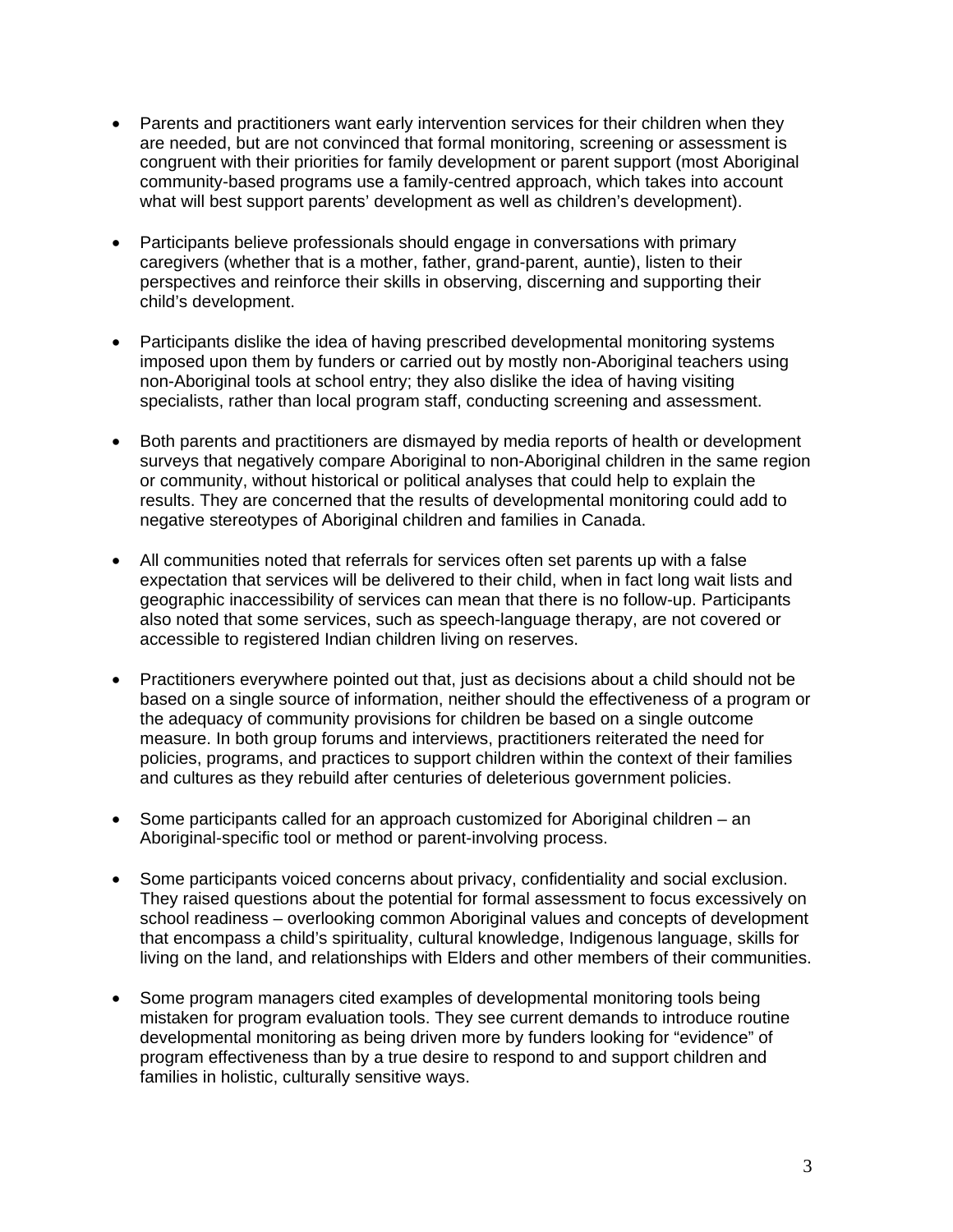#### *Community differences*

Distinctions in viewpoints among the four communities depended more on how much parents in the communities knew about and were involved in their community-based programs than on whether they were on- or off-reserve communities.

• One land-based (on reserve) First Nation and one town-based (off reserve) community had been using both informal and formal developmental monitoring, screening and assessment tools.

Practitioners in both these two communities – who feel they are quite far along in supporting children in their communities through well-established programs guided by cultural values and involving Elders – are somewhat positive about the possible benefits of using formal monitoring tools, as long as they are adapted to specific cultural goals and involve parents. Parents, however, are generally quite skeptical. Many are negative about government surveillance and worry about having children apprehended or being required to take children to specialists, regardless of whether they understood or agreed with the purpose.

• In the two other communities – one land-based First Nations and one town-based community organization – many (parents and practitioners) expressed doubts about the possible benefits of using formal monitoring tools. They have had little experience with them, and are unsure about whether adopting "outside, formal" tools will fit with the strongly cultural focus or family-centred approach in their programs. (In fact, few parents in these communities agreed to participate in the project; those who did participate had little exposure to formal developmental monitoring and were not receptive to the idea.)

Practitioners in these two communities feel that parents are just beginning to develop trusting relationships with program staff and to feel confident that they will be treated with respect and as people who "know" their own children. Staff stated that their first priority is to strengthen parents' confidence and skills: it is too soon to introduce a standardized tool. These practitioners also believe that they have the capacity to identify children who need extra supports or referrals, without introducing a formal tool or creating new dependencies on specialists from outside the community.

### **Conclusions**

The difficult histories of Aboriginal children, families and communities call for caution and respectful dialogue.

- Decisions about whether and when to introduce formal developmental monitoring systems must be community-based: these tools must be seen as furthering communityidentified goals for child and family development.
- Introduction of formal systems to monitor, screen and assess children must also be community-paced, building upon a foundation of programs in which both practitioners and parents feel that their role is valued and they have established mutual trust.